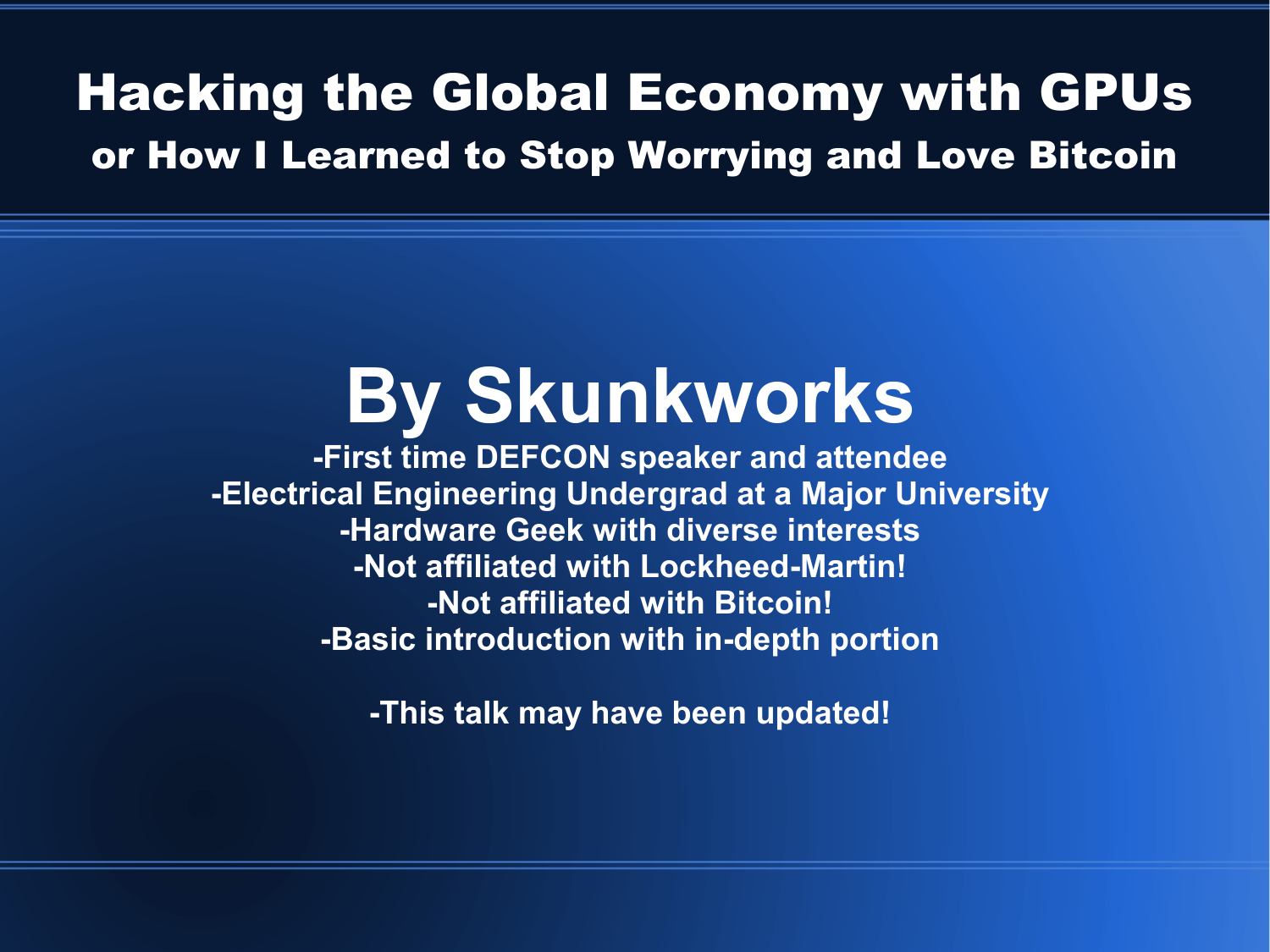# WHY was Bitcoin created?

- High fees with current e-payment solutions
- Paypal (and others) playing big brother
- Increase in decentralized digital technologies, eg torrents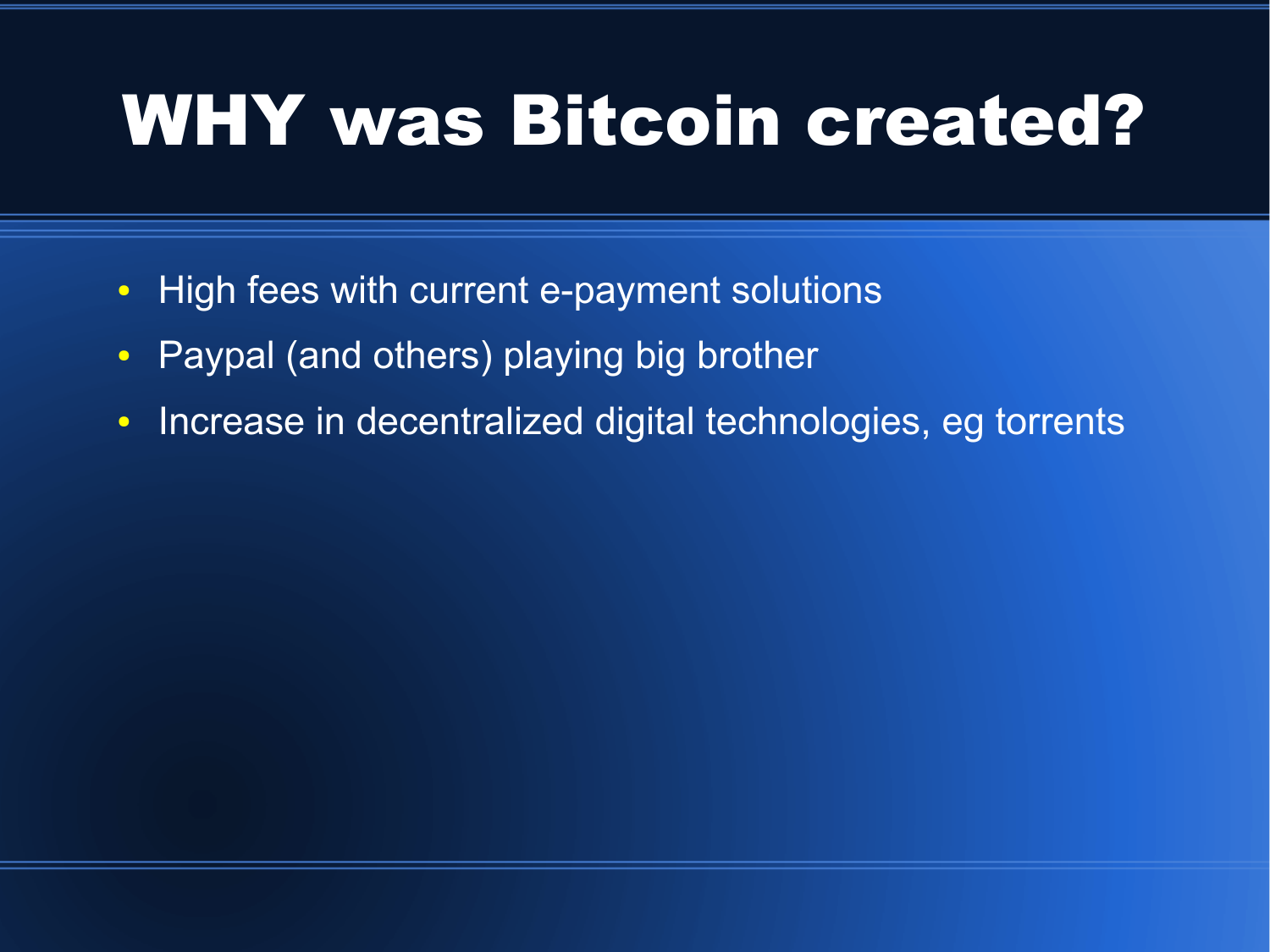### **WHAT is Bitcoin and WHO made it?**

- A decentralized Peer-to-Peer currency
- No central authority
- Transactions verified by peers
- Over \$100,000,000 US in value
- "Money" printed by GPUs
- Enigmatic developer Satoshi Nakamoto who left in 2010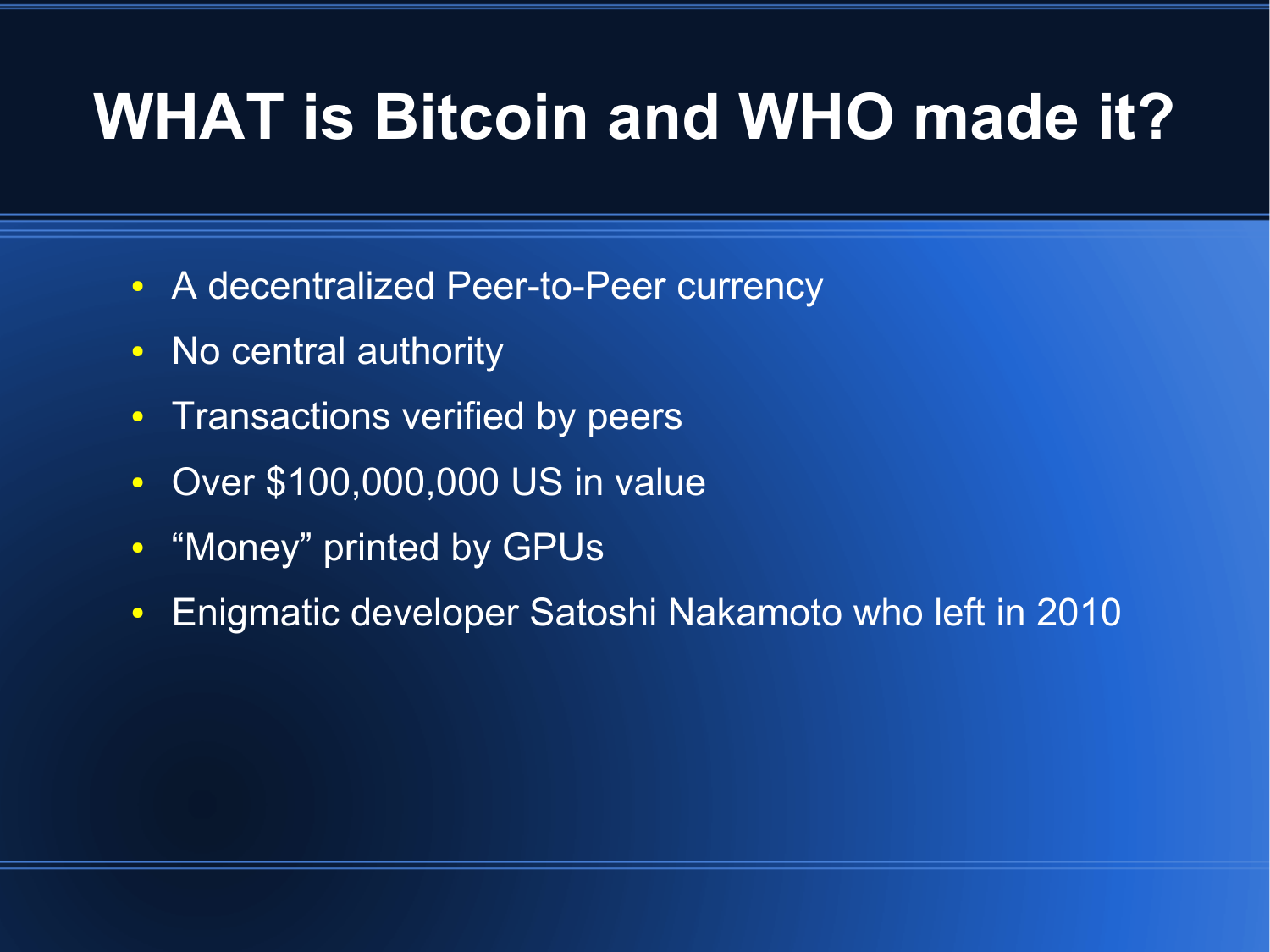# **The Economics of Bitcoin**

**Hackers? In** *my* **Economy? It's more likely than you think!**

- Bitcoin is Fiat currency, just like USD
- It has built in deflation, never more than 21,000,000 BTC
- Can be traded down to 0.00000001BTC
- Generated by GPUs (or ASICs?), backed by the marginal utility of a Semi-Anonymous virtual currency
- Not a Ponzi Scheme, but the early adopters got rich
- Price up over 200,000%, rampant speculation due to media coverage and novelty of currency type
- Will likely find an equilibrium price due to many factors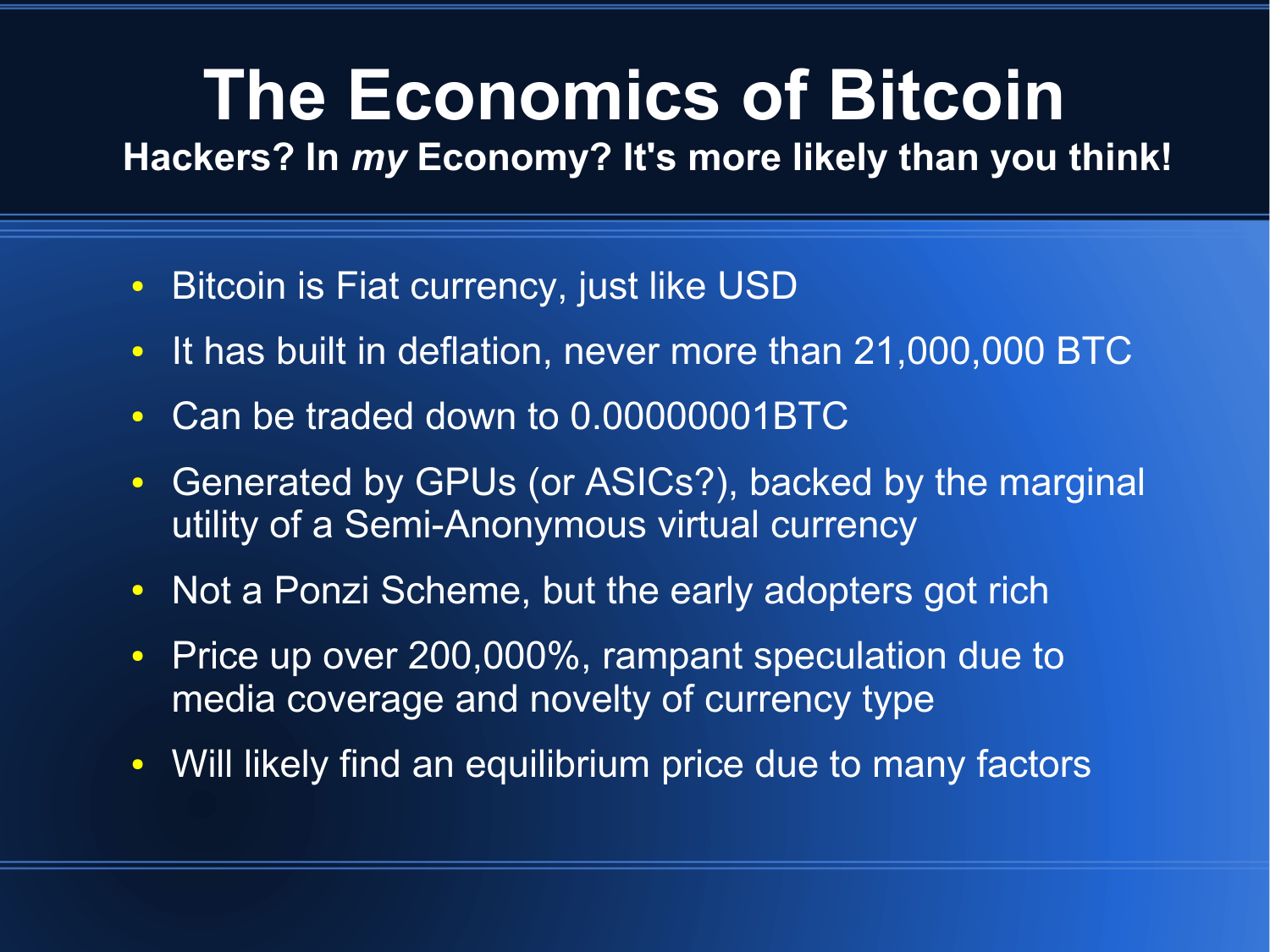### **A chart is fine too...**

#### • \$0.06 to \$30 in a few months, this scale is logarithmic!

#### • Who made big bucks?

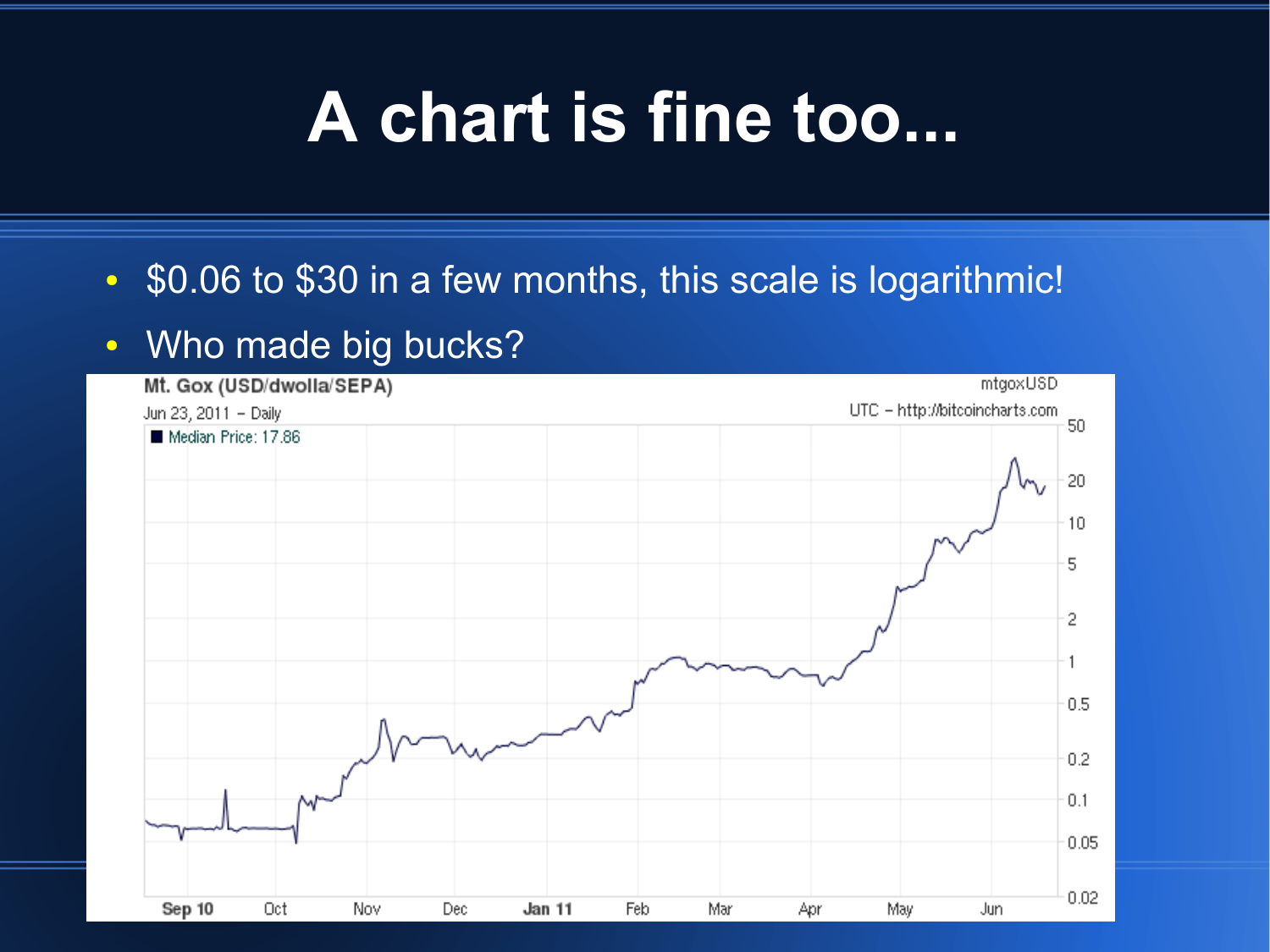### SHA-256, the block chain and GPUs

- Bitcoin algorithm based on SHA-256
- GPUs are hundreds of times faster than CPUs
- Every transaction is hashed and becomes part of the "block chain"
- Coins stored in a wallet.dat file
- The entire network is many times more powerful than or the RIEKN supercomputer
- Mining pooled to a large degree, fees are making top pool operators rich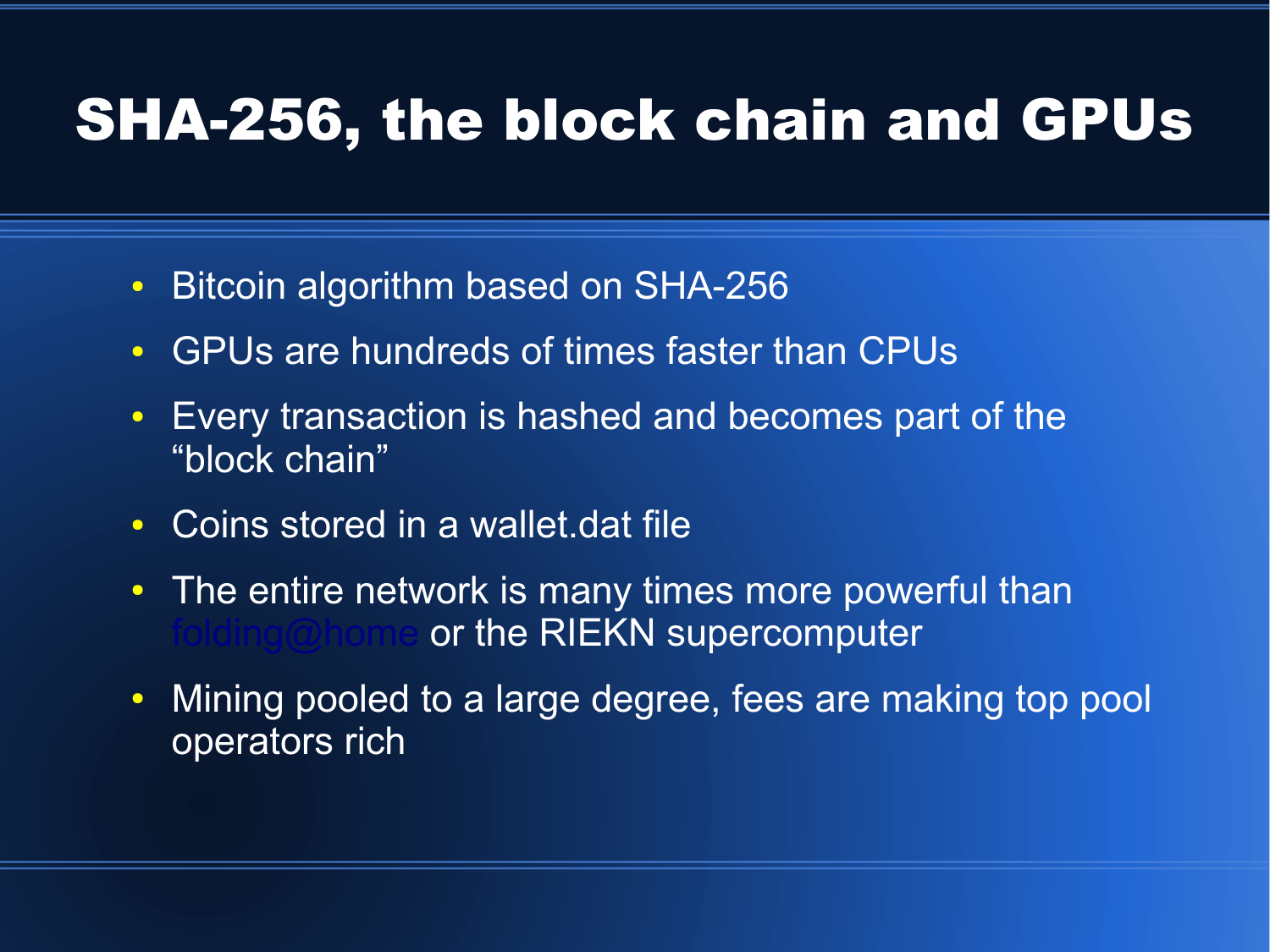#### **Attack Vector: Botnets and Bitcoin**

- These attacks rely on overwhelming the network with illegitimate clients or a lot of hashing power
- Forking the block chain if you control over 50% of the network hashing power
- "Cancer nodes" refusing to relay blocks and process transactions, allowing double-spending and network stoppage
- Half of the hashing power would represent over \$120,000 per day for the attacker, making an attack attractive
- A botnet for financial gain that doesn't harm the network could be running today
- A supermassive botnet can create total market-power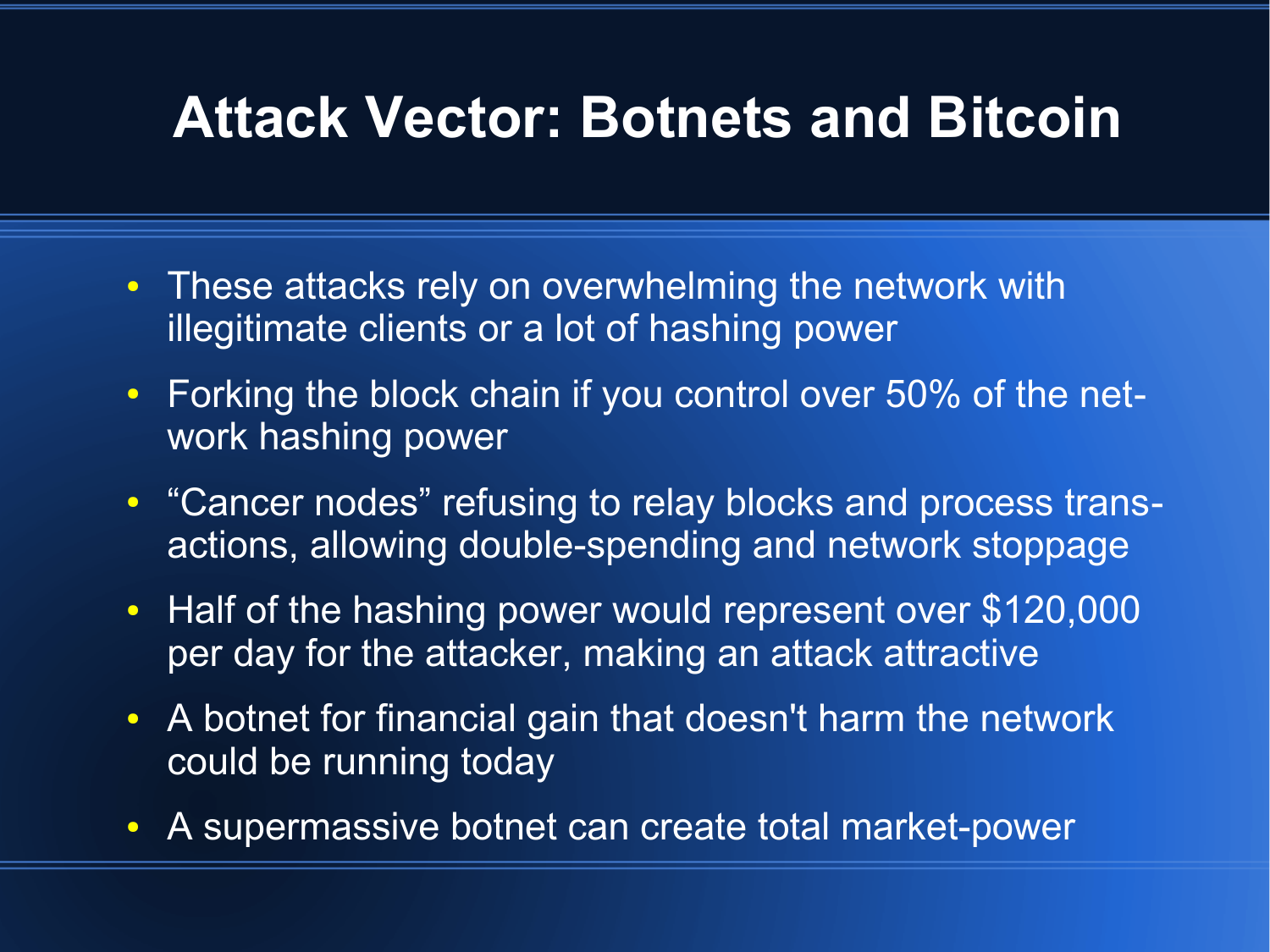#### **Attack Vector: Botnets and Bitcoin**

- "Timejacking" a node requires a fairly small botnet
- Bitcoin will drop a connection to a peer sending too much data, making DoS a bit harder, at least requiring more nodes.
- No way to tell the difference between a botnet that "plays by the rules" and a bunch of legitimate users
- The most lucrative use of a botnet in the long term may not be attacking the network, but contributing to it
- "Rule abiding" botnets could represent a significant fraction of today's hashing power and we wouldn't know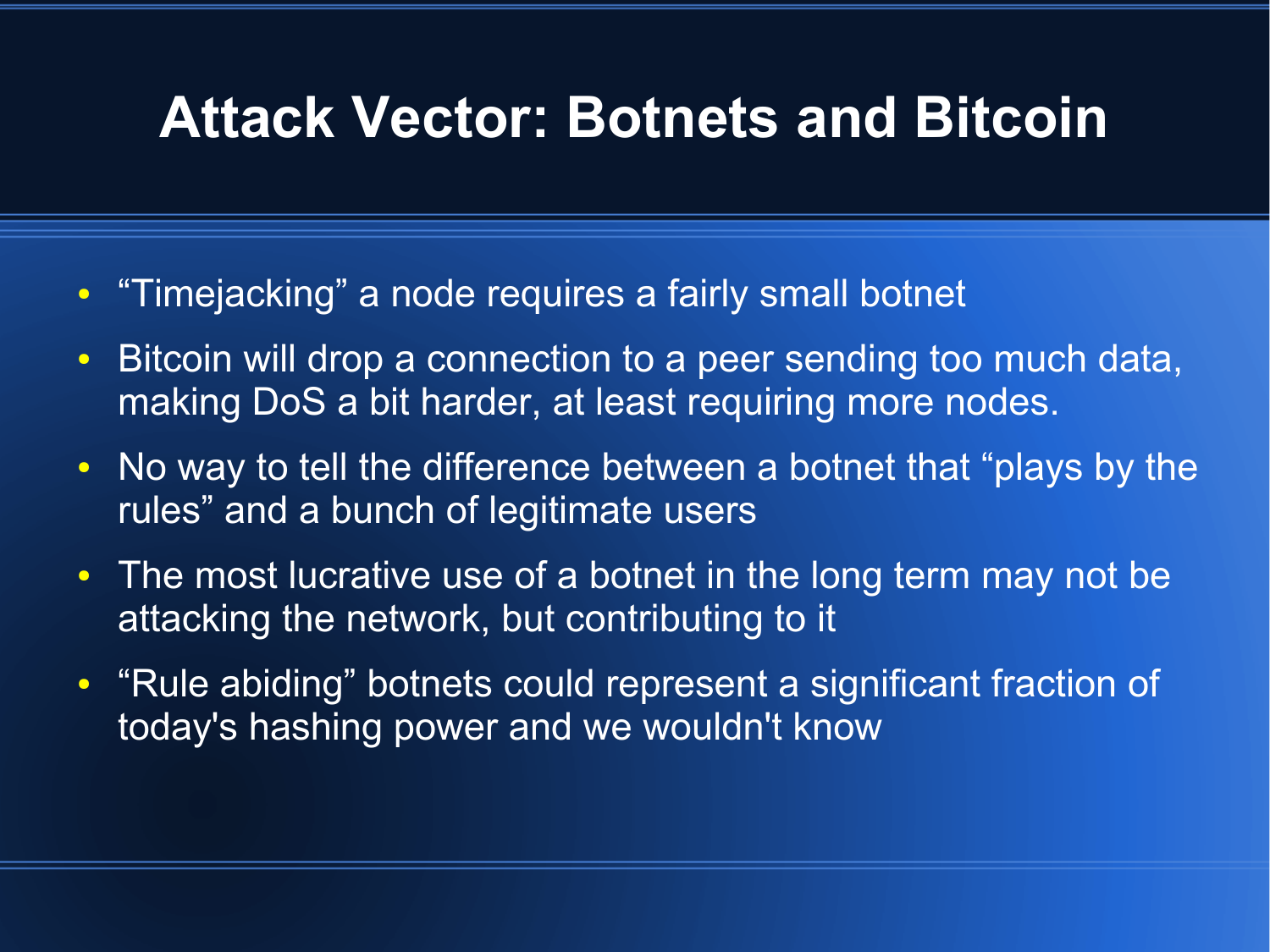#### **Attack Vector: Pickpocketing wallet.dat**

- Not all users are level 31337 computer scientists
- wallet.dat is unencrypted
- Many daytraders and speculators, a few dimwits
- Specialized Trojan Horses target Windows
- Limewire. Wait, Limewire!?
- Don't put all your eggs in one unprotected basket, just ask "Allinvain" who lost \$500,000 in a single wallet.dat file
- See en.bitcoin.it/wiki/Securing your wallet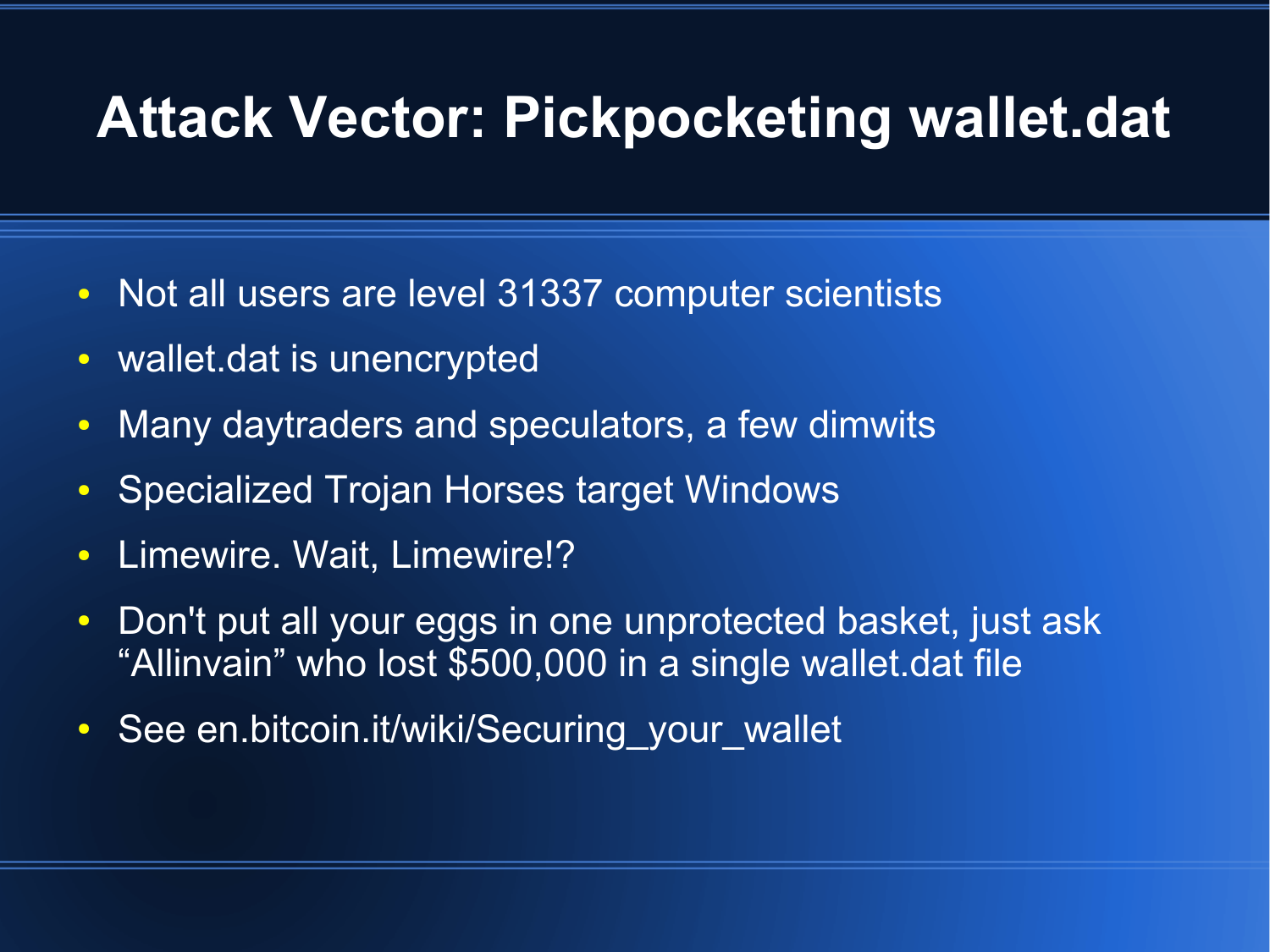### **Attack Vector: Third Parties**

- Third-parties such as currency exchanges and giftcard services provide fertile attack ground, each attack would be site specific
- Mt. Gox 0wned, had old unsalted password hashes, \$9 million attempted sell off of compromised accounts crashed market, forced a freeze on trading for almost a week
- Deepbit.net 0wned, unspecified amount taken when payout addresses changed, cost eaten by site admin
- Many bitcoin related sites don't yet take as security-conscious a view as established banks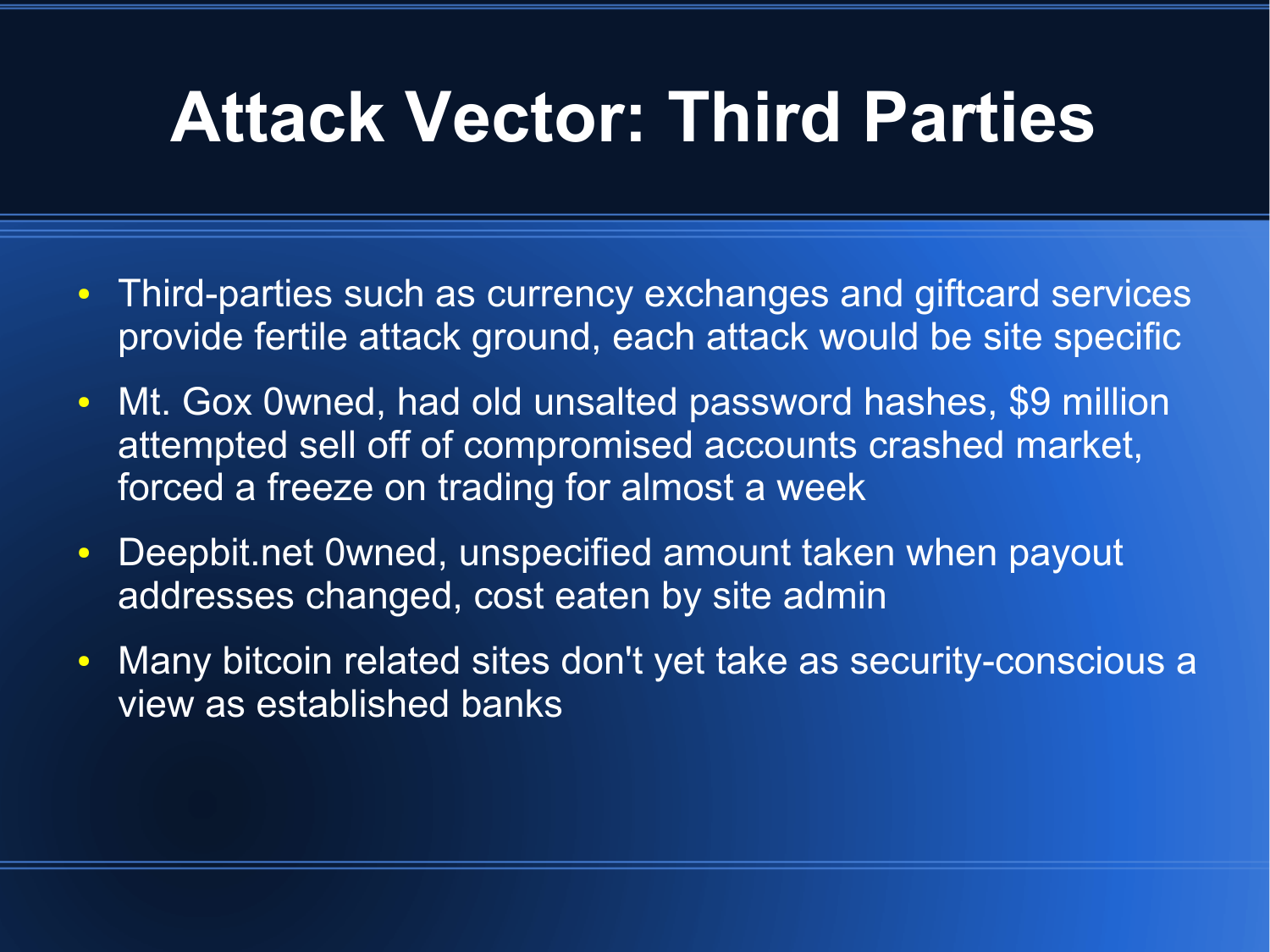## **Attack Vector: The Gullible Users**

- Bitcoin 419 Scams
- Fake Giftcard payouts
- Fake investment sites
- Fake currency exchanges
- "I'm a Nigerian Prince who has won 89 Million Bitcoins and I just need you to pay my Bitcoin transfer fee so you can claim 10%"
- There is no patch for human stupidity, a fool and their bitcoins are soon parted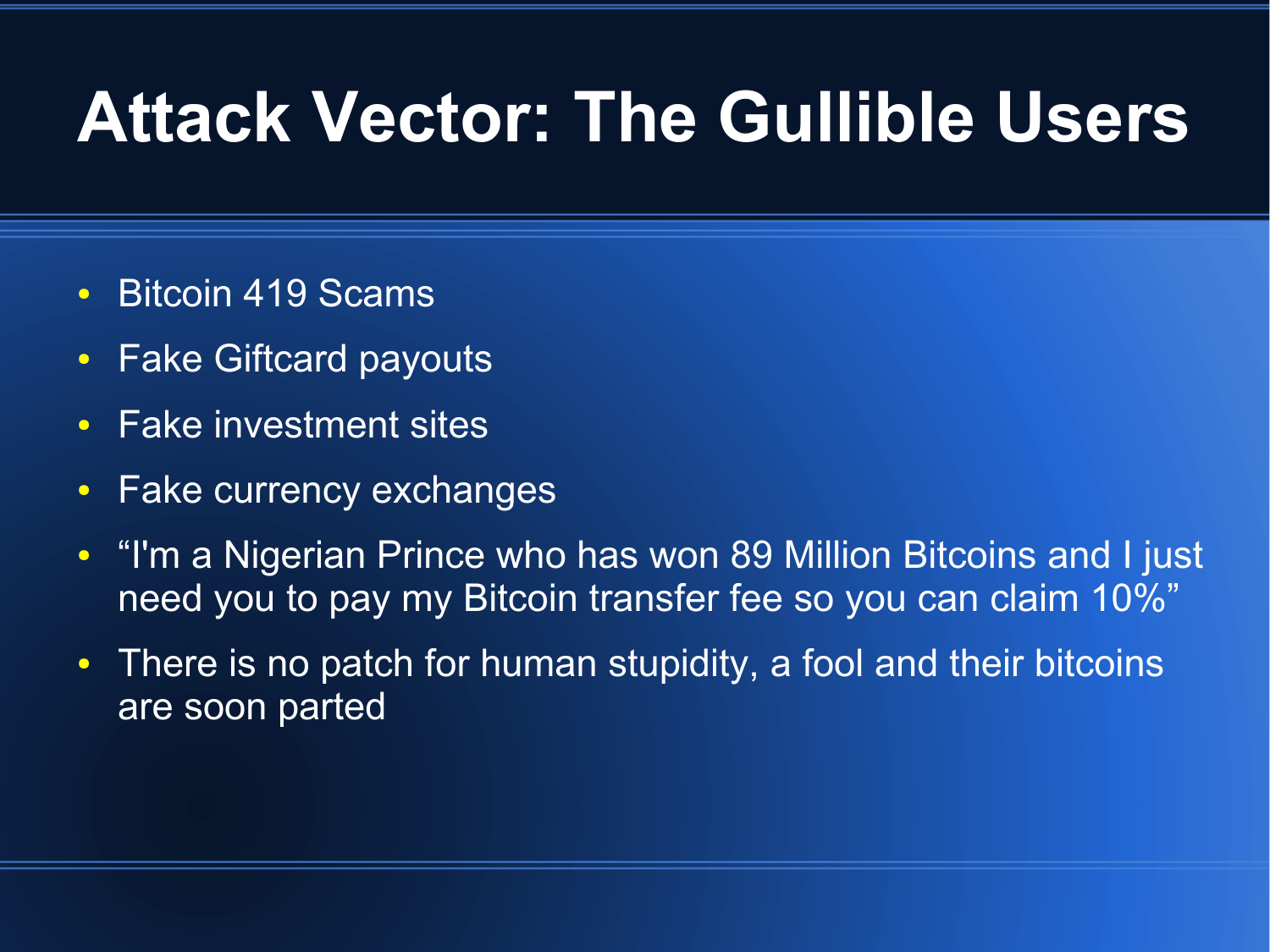### **Attack Vector: High Frequency Trading**

- Constant computerized trading of a financial holding based miniscule market fluctuations with the intent to turn a small profit thousands of times
- "High rollers" can assert partial market power, execute high frequency trading with good results by single handedly moving the market
- High Frequency Trading is quite slow on the actual Bitcoin network, would be carried out through third parties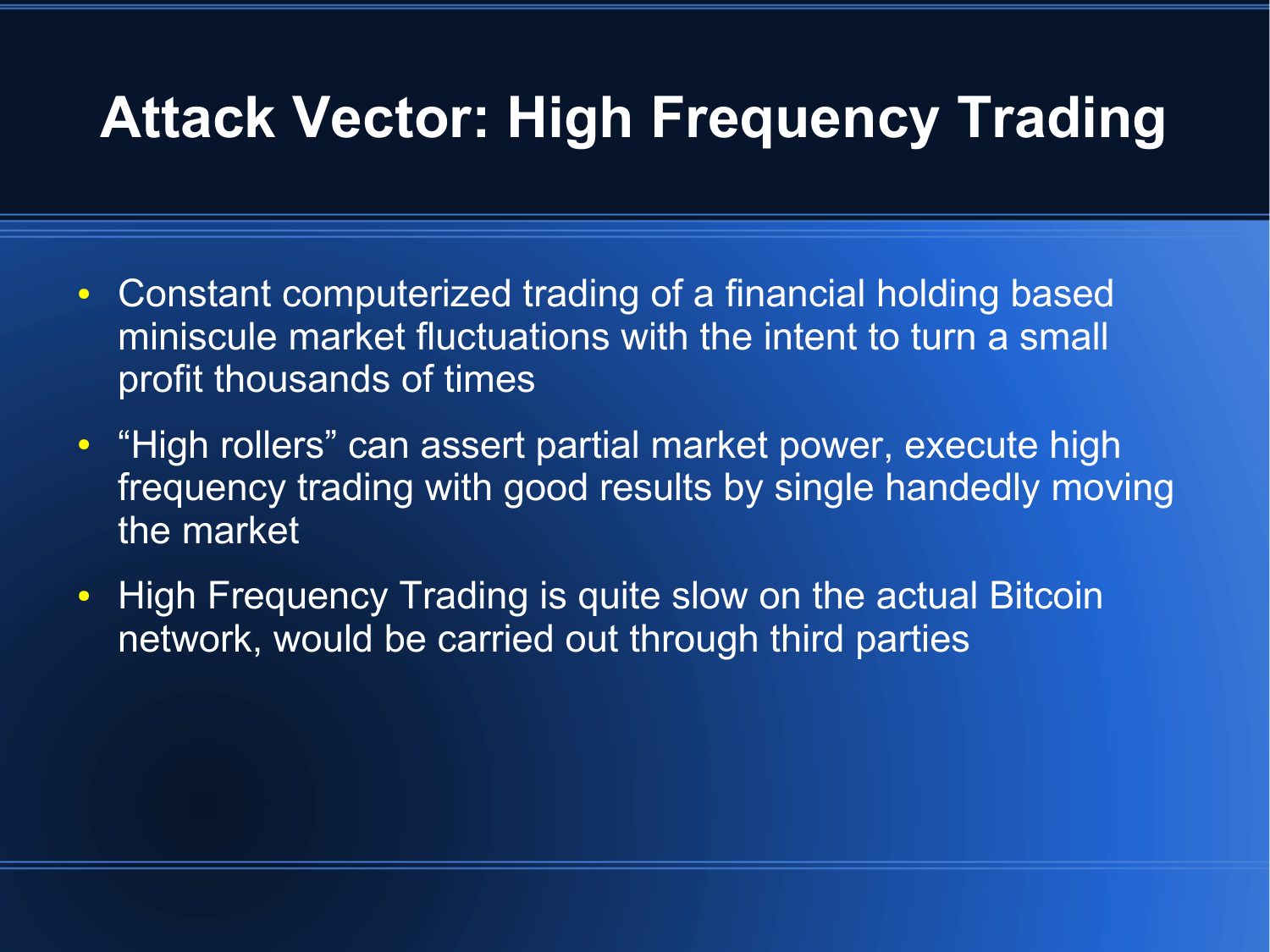### **Attack Vector: The "Finney" Attack**

- Accepting a 0-confirmation transaction creates the problem
- Attacker sends coins to himself in an unbroadcasted block, "spends" coins, the coins sent to the attacker's own address take precedence
- The problem with a bitcoin vending machine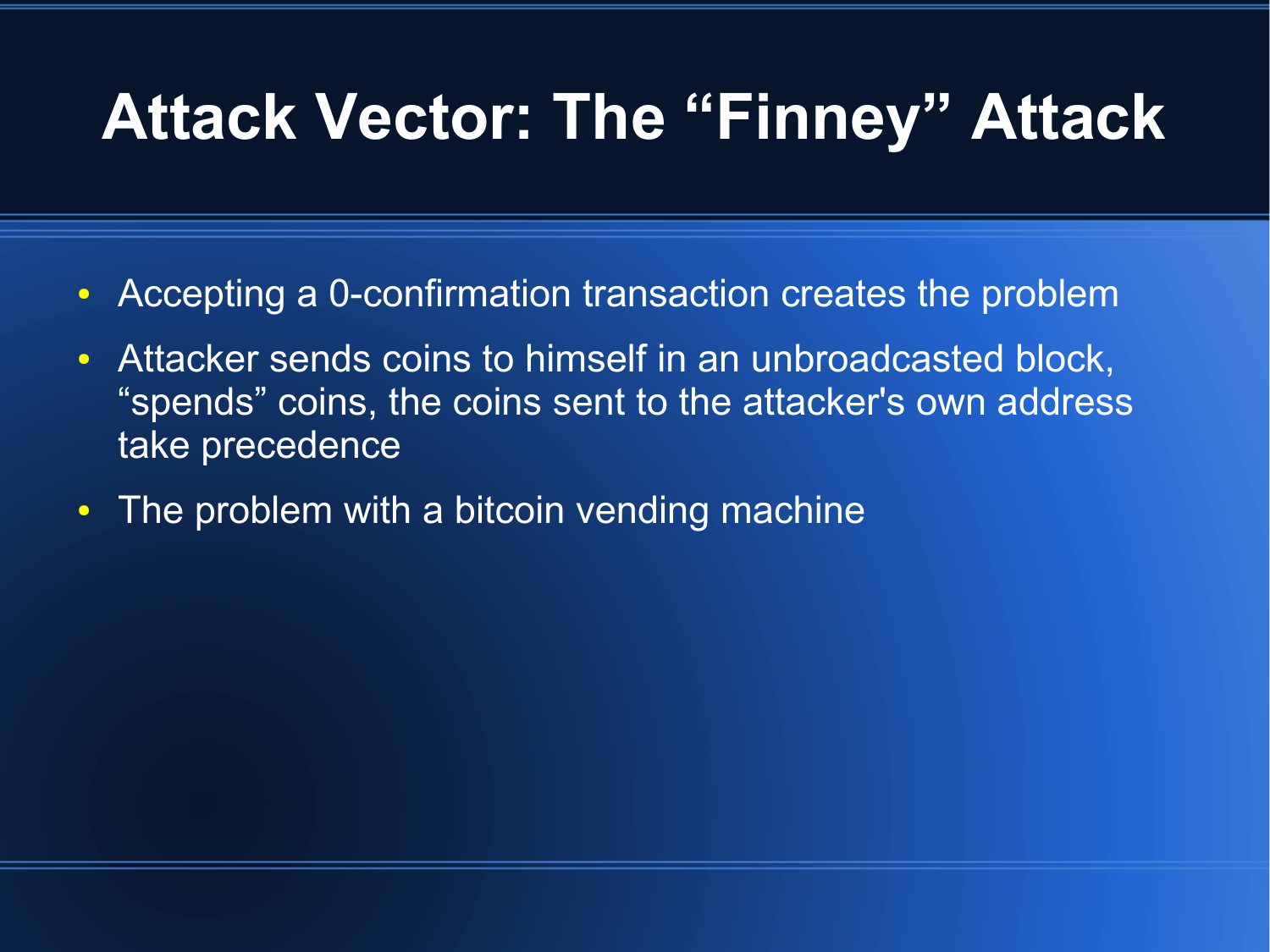#### **Drugs, Weapons and Money Laundering Oh, so that's where the bad press is from?**

- Silkroad marketplace trades in (mostly) illegal wares, relies on the supposed anonymity of Bitcoin for plausible deniability of financial transfers proceeding shipment
- Money laundering is trivial with Bitcoin, again relying on the supposed anonymity of the network
- Represents a nice shiny object for the media to peck at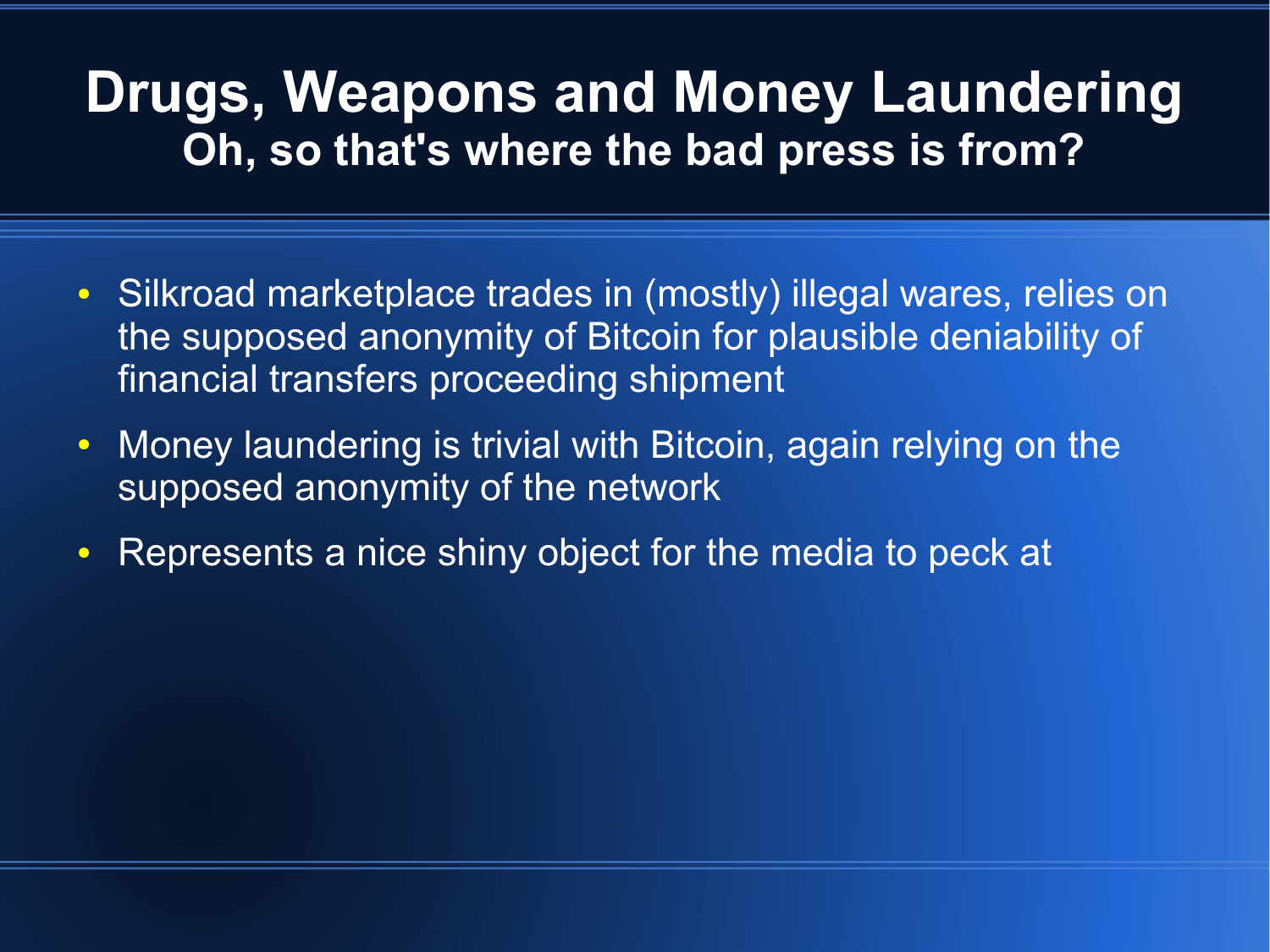#### **P.W.N.T. by a L.E.A.: So maybe Bitcoin isn't so anonymous after all...**

- It is public information what address has what bitcoins, and from who they were received
- If you can tie a few addresses to a few people, and people use only one address, anonymity is out the window
- High level network monitoring can possibly identify many bitcoin users
- eWallet providers are somewhat of a solution, but introduce third party issues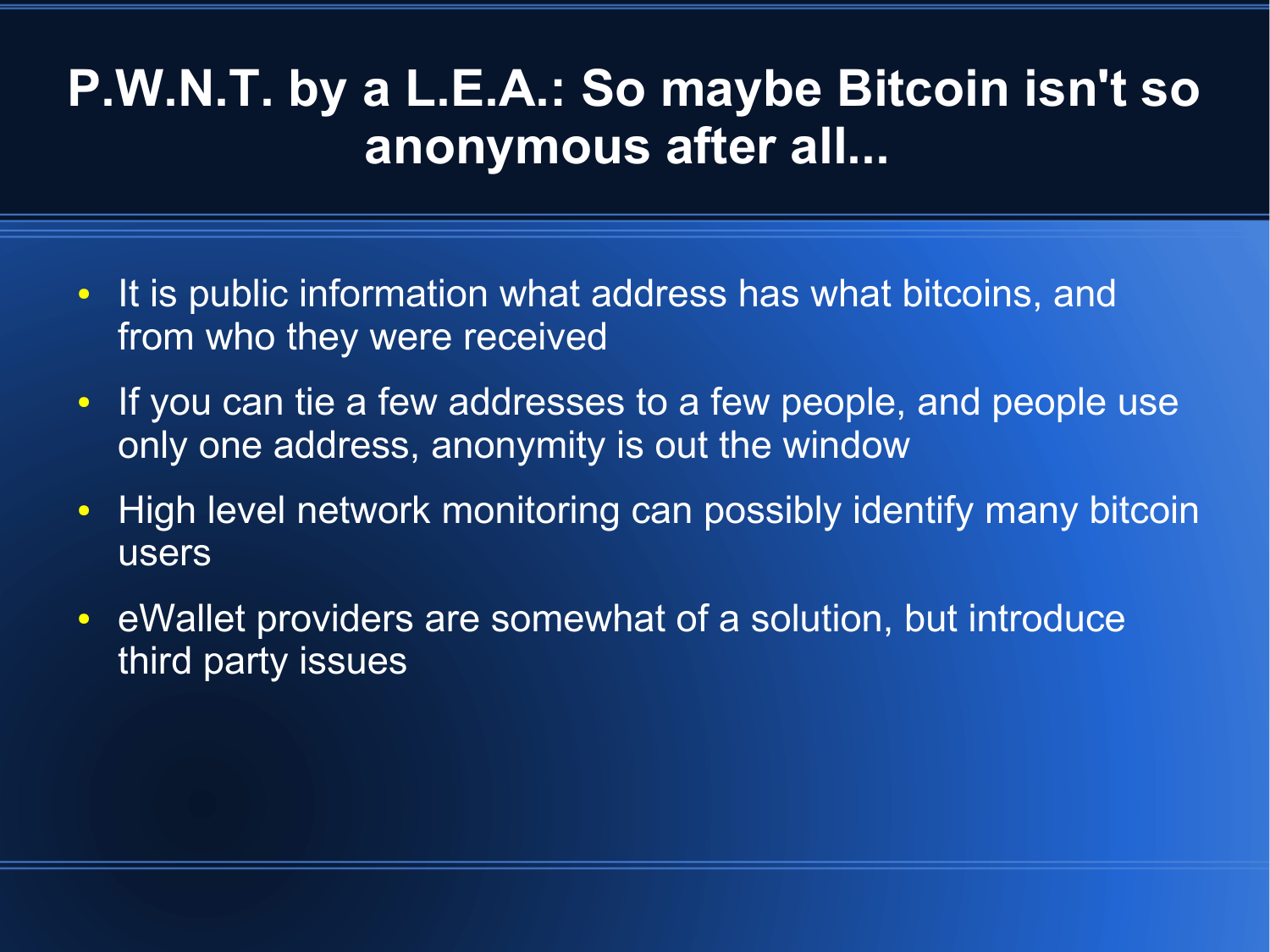### **ASICs: The Darkhorse**

- A few watts per chip, versus 100+ for a GPU
- Very high upfront development costs and effort
- Possibility to create network-scale hashing capability with millions in investment
- Already deployed in at least one mining operation
- May already represent a substantial portion of network hashing power in relative secrecy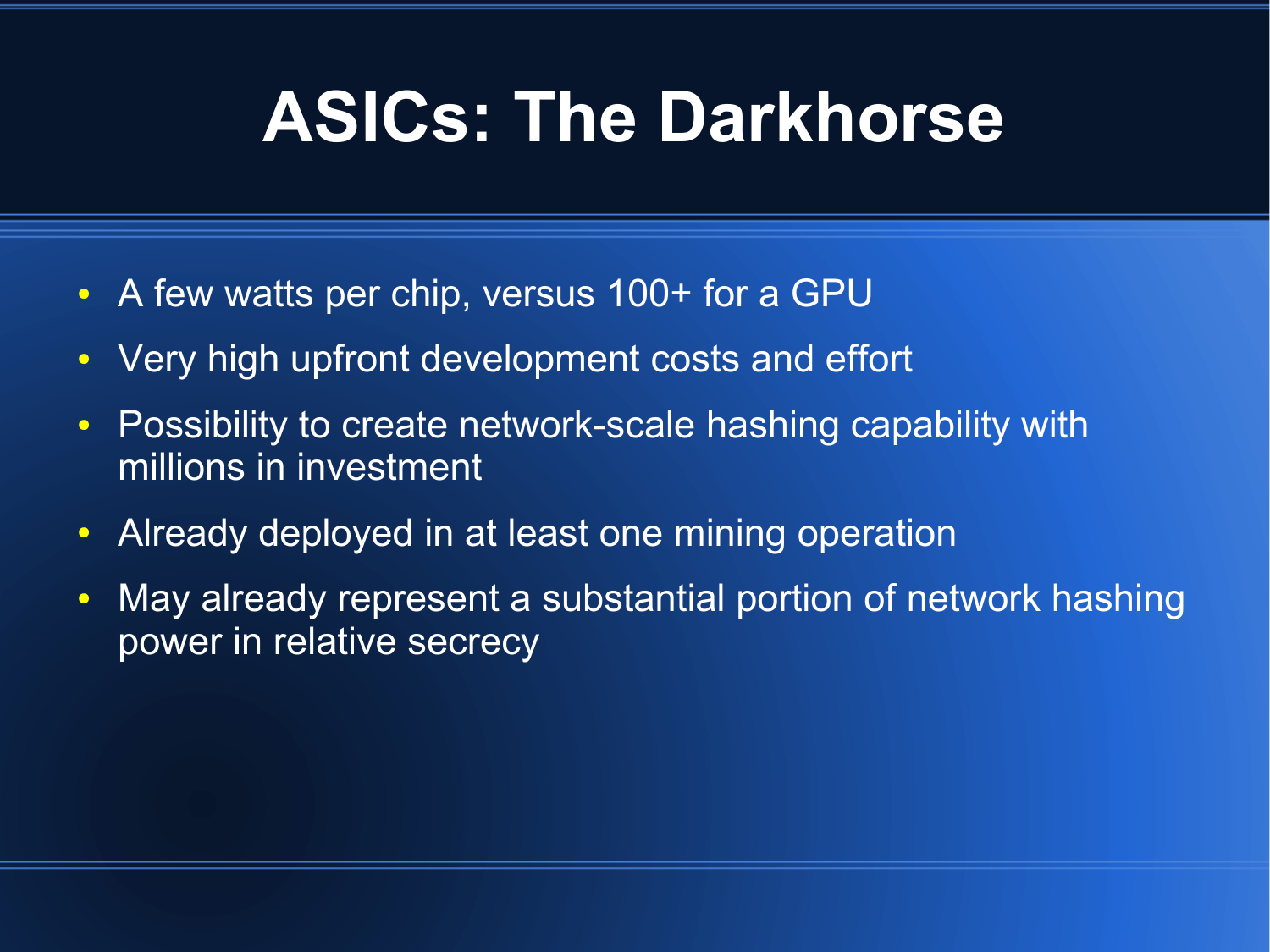## **I accidentally the GPU market...**

- Global shortages of AMD Radeon HD 5000 series GPUs
- Best price/performance GPUs selling used for upwards of 150% retail on ebay, craigslist, etc
- Individual buyers hoarding dozens of GPUs for resale or mining
- Sellouts within minutes of restocking on Newegg
- Radeon HD 6000 series and Nvidia are lower performing
- Radeon HD 7000 series leaked specs reveal rough comparability with 5000 series for bitcoin mining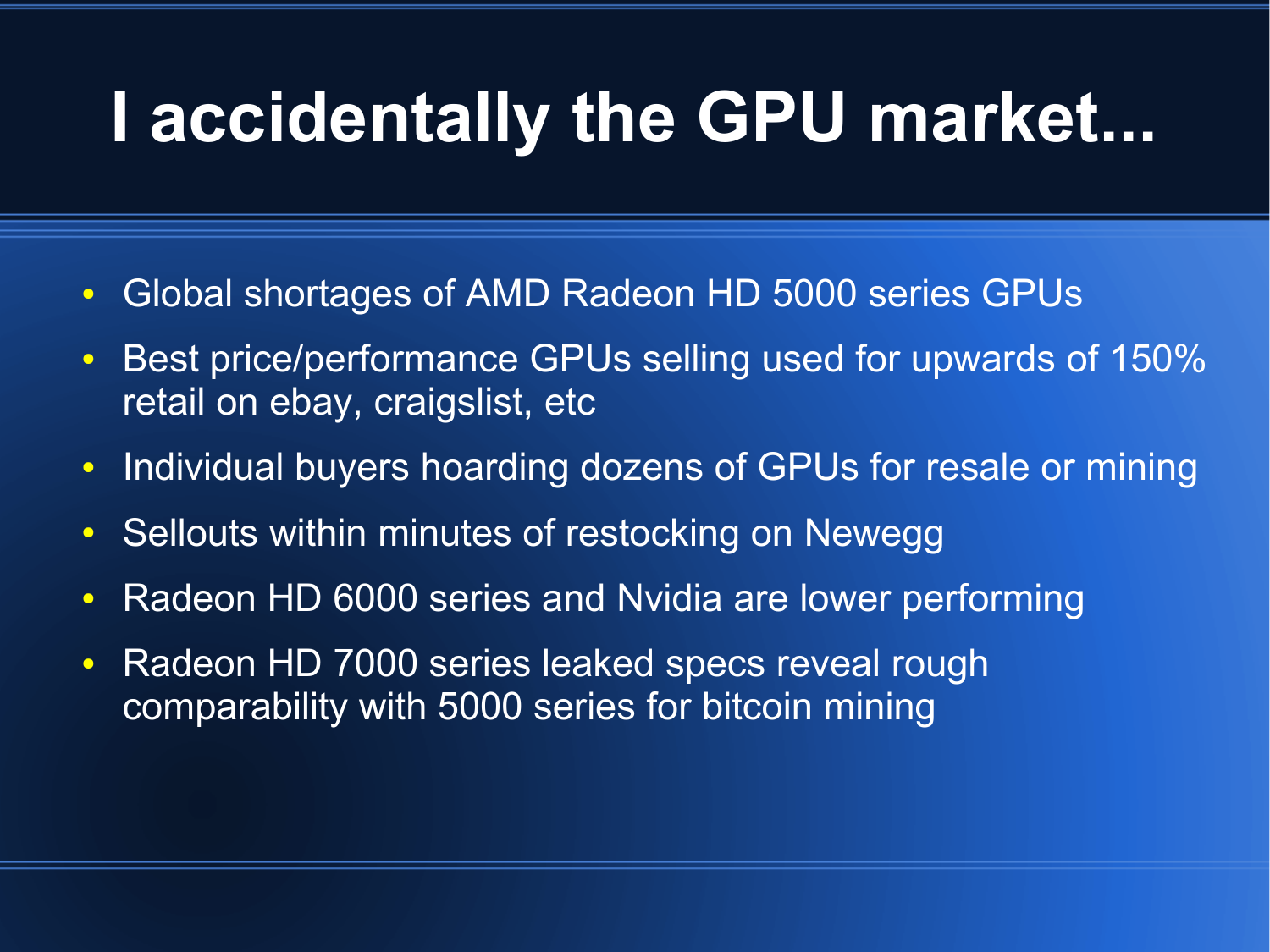### **Miscellaneous**

- "But I'm growing currency, officer" - high power bill leads to fruitless raid of suspected weed growing operation
- buttcoin.org, humorously pointing out flaws in Bitcoin
- bitcoinminingaccidents.com, heat stroke case